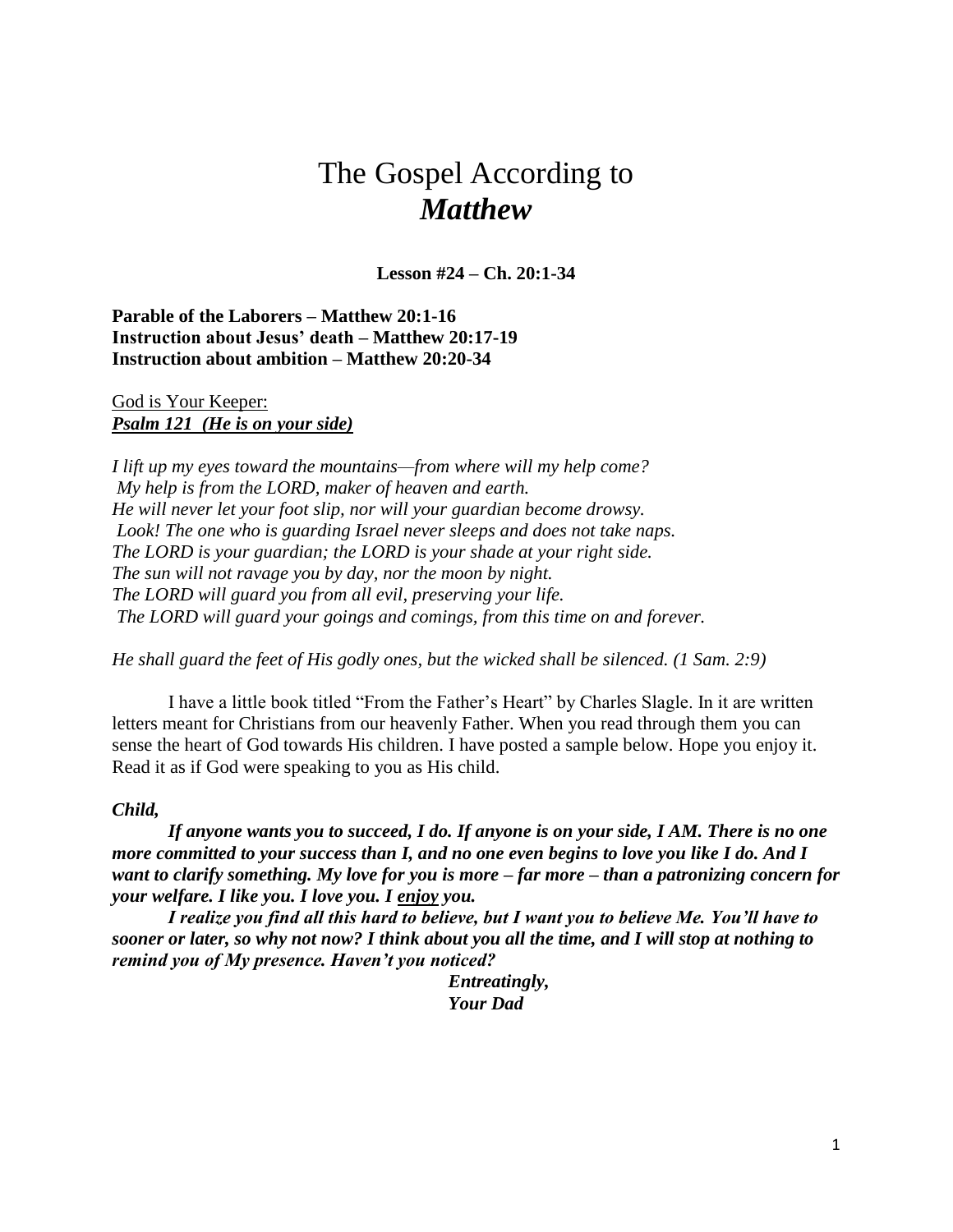Pray and thank the Lord for His unwavering, undying, unending love and concern for you.

Worship Him this morning for His steady stream of love and grace in your life. When others fail you, God is there. Acknowledge that He keeps you safe and secure and daily protects you from harm. Scripture declares that His eye is on the sparrow; how much more will He watch you, over the children He loves?

## **Read Matthew 20:1-16**

The central point of this parable is that salvation is not something you can earn with hard work or purchase with money. Salvation is a gift from God given to those who trust in Jesus for the forgiveness of their sins. In the previous chapter, Jesus highlighted that point with the rich young ruler who attempted to try and earn his way into the Kingdom of God. His question to Jesus if you will remember was, "What good thing shall I do to have eternal life?" Jesus' answer came as He revealed this man's inner heart through a challenge to give away his wealth, and the treasure of his heart proved to be money. The young ruler left the presence of Christ very disappointed and sorrowful because he was unable to earn his way to salvation and he was unwilling to give up his material possessions to follow Christ. He chose the world over a vibrant relationship with Jesus.

Just a couple of days later, we find one of Jesus' best friends and followers, apostle Peter, asking Jesus where he would stand in His new kingdom. Peter assumed that since he had left *everything* to follow Jesus (fishing business, family etc.), his reward would be far greater than others. Jesus was quick to point out to Peter that in the eternal kingdom "The first shall be last and the last first" (Matt. 19:30). This is a principle we find mentioned all over the New Testament.

I believe Jesus was teaching this parable because of these past two incidents. He understood that there was something in the hearts of all men that yearned for worldly recognition, popularity and greatness. Jesus was well-acquainted with man's sinful desires to want to be compensated and openly recognized for the laborious work they do. He didn't want to move on in the disciple's training until He could be clear on this issue of sacrificial service for the Kingdom of God – service for the sake of serving God and others, period. Our attitudes and motives must be right in serving or we should not be serving at all!

## *One of my favorite quotes scribbled on one of the front pages of my bible says, "You know you are a true servant when you are treated like one and hardly even notice."*

Think about it: no matter how poorly men serve Christ after coming to Christ, they all receive the same salvation. The person that has served Christ since the time they were a young child and the worldly thief on the cross that accepted Him just seconds before he took his last breath will all enter into the same glorious heaven. They will all stand before God as His most precious children, ruling and reigning with Him. We will all enjoy the same treasures of heaven and worship the holy God of heaven.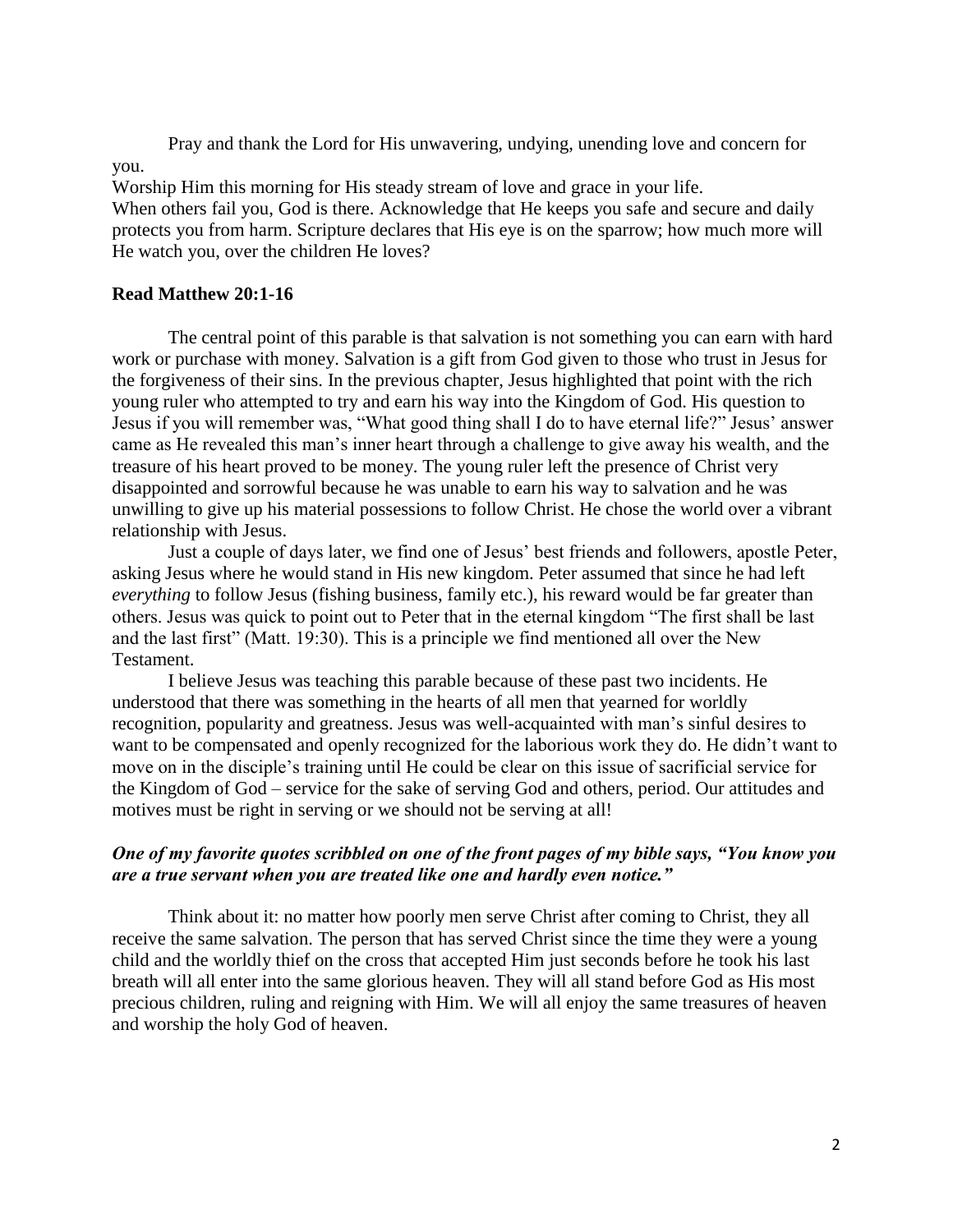It's true, Scripture promises rewards to those who walk in the will of God. Scripture states that there is a joy that comes to those in His will and that we benefit from being under the umbrella of His blessings, but when it comes to standing in the glorious presence of the King, we will all be standing on equal ground. The gold paved streets are traveled by *all* who live there. Everyone will have his room in the Father's house. There will be no levels of hierarchy, prestige or power, just equal love.

We all have been forgiven from the same deadly sickness, and that is the disease of carnality and sin. Whether you have committed many or few, we all have to deal with our sin problem. A few is enough to bar you from heaven, but the blood of Jesus is enough to cover the many that would send you to hell! We all enter into salvation through the same marvelous gate of GRACE provided by our Lord.

1. After reading this "Parable of the Laborers", let's see if we can name all the figures and symbols in this story. It's important to know what each figure symbolizes in order to fully understand Jesus' point in the parable.

I am going to list all the figures and symbols and will you write next to them what you believe they represent. After doing this, look back through the story again acknowledging the spiritual meaning that is behind each figure or symbol and see if the Holy Spirit doesn't add to your understanding of this parable.

Let the Holy Spirit stretch your mind!

- a. The Vineyard  $=$
- b. The Landowner is  $=$
- c. The Laborers are =
- d. The Steward (foreman) is  $=$
- e. The Denarius represents =

f. A believer's lifetime of service is represented by  $=$ 

Since you have turned the page I will give you one answer to get you on your way. The Landowner is God the Father. What a beautiful picture this is of God the Father's pure grace and unconditional love!

\_\_\_\_\_\_\_\_\_\_\_\_\_\_\_\_\_\_\_\_\_\_\_\_\_\_\_\_\_\_\_\_\_\_\_\_\_\_\_\_\_\_\_\_\_\_\_\_\_\_\_\_\_\_\_\_\_\_\_\_\_\_\_\_\_\_\_\_\_\_\_\_\_\_\_\_\_\_ \_\_\_\_\_\_\_\_\_\_\_\_\_\_\_\_\_\_\_\_\_\_\_\_\_\_\_\_\_\_\_\_\_\_\_\_\_\_\_\_\_\_\_\_\_\_\_\_\_\_\_\_\_\_\_\_\_\_\_\_\_\_\_\_\_\_\_\_\_\_\_\_\_\_\_\_\_\_

2. Why were the laborers frustrated with the Landowner (v.10, 11)?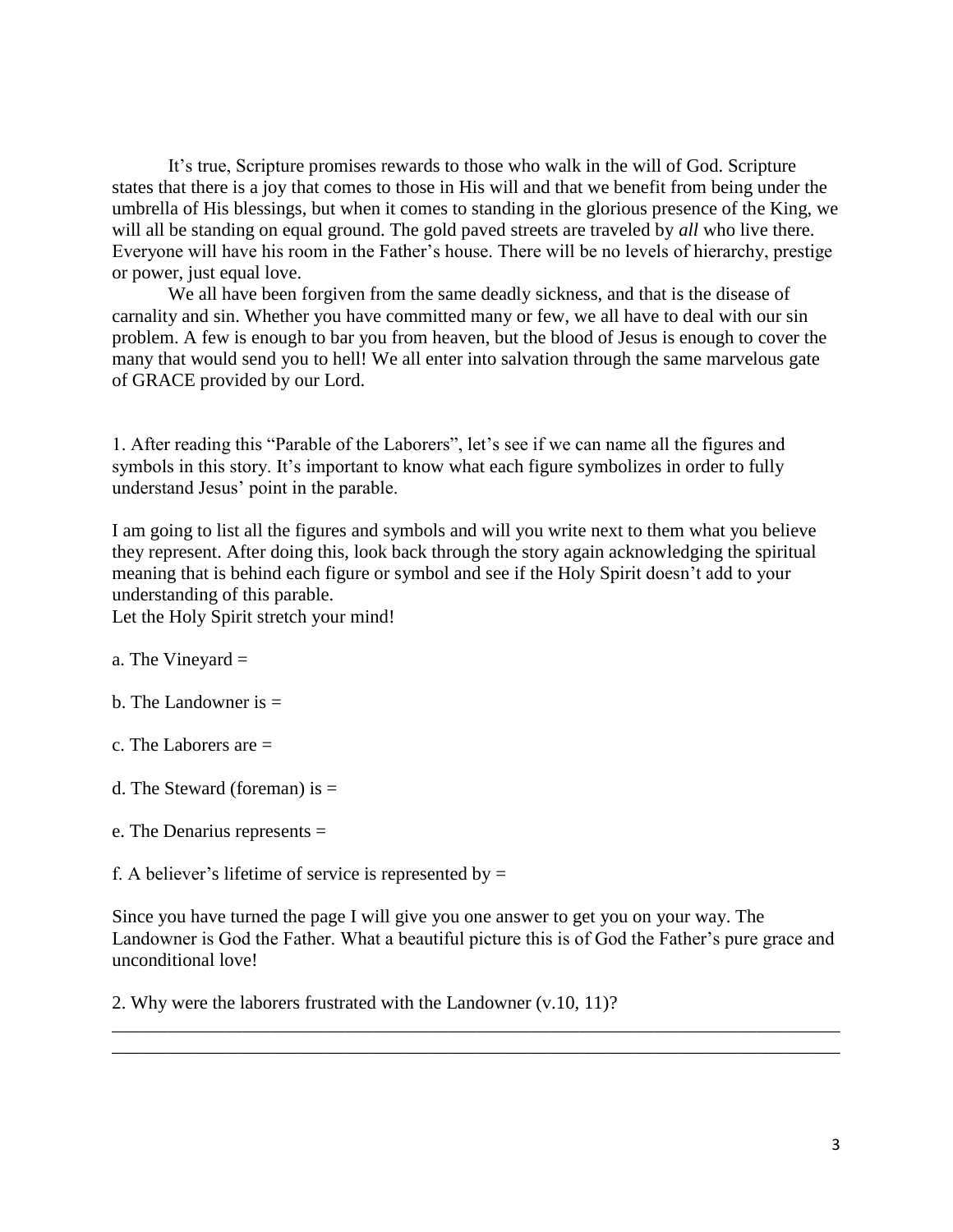3. How much did the early morning laborers get paid, the ones that were hired first (V.1-2)?

\_\_\_\_\_\_\_\_\_\_\_\_\_\_\_\_\_\_\_\_\_\_\_\_\_\_\_\_\_\_\_\_\_\_\_\_\_\_\_\_\_\_\_\_\_\_\_\_\_\_\_\_\_\_\_\_\_\_\_\_\_\_\_\_\_\_\_\_\_\_\_\_\_\_\_\_

4. How much did the second wave of laborers get paid, those hired at the end of the day (V.6-7)? \_\_\_\_\_\_\_\_\_\_\_\_\_\_\_\_\_\_\_\_\_\_\_\_\_\_\_\_\_\_\_\_\_\_\_\_\_\_\_\_\_\_\_\_\_\_\_\_\_\_\_\_\_\_\_\_\_\_\_\_\_\_\_\_\_\_\_\_\_\_\_\_\_\_\_\_

5. When the owner told the steward to pay the men, who got paid first (V.8)?

6. I think the men who worked a full day were probably thinking to themselves, "Oh boy, if the Landowner paid those guys a whole denarius for just working an hour or so, I bet we will get 10 times more than what we agreed to!" Why do you suppose they were disappointed (V.10-12)?

\_\_\_\_\_\_\_\_\_\_\_\_\_\_\_\_\_\_\_\_\_\_\_\_\_\_\_\_\_\_\_\_\_\_\_\_\_\_\_\_\_\_\_\_\_\_\_\_\_\_\_\_\_\_\_\_\_\_\_\_\_\_\_\_\_\_\_\_\_\_\_\_\_\_\_\_\_\_

\_\_\_\_\_\_\_\_\_\_\_\_\_\_\_\_\_\_\_\_\_\_\_\_\_\_\_\_\_\_\_\_\_\_\_\_\_\_\_\_\_\_\_\_\_\_\_\_\_\_\_\_\_\_\_\_\_\_\_\_\_\_\_\_\_\_\_\_\_\_\_\_\_\_\_\_\_\_ \_\_\_\_\_\_\_\_\_\_\_\_\_\_\_\_\_\_\_\_\_\_\_\_\_\_\_\_\_\_\_\_\_\_\_\_\_\_\_\_\_\_\_\_\_\_\_\_\_\_\_\_\_\_\_\_\_\_\_\_\_\_\_\_\_\_\_\_\_\_\_\_\_\_\_\_\_\_

\_\_\_\_\_\_\_\_\_\_\_\_\_\_\_\_\_\_\_\_\_\_\_\_\_\_\_\_\_\_\_\_\_\_\_\_\_\_\_\_\_\_\_\_\_\_\_\_\_\_\_\_\_\_\_\_\_\_\_\_\_\_\_\_\_\_\_\_\_\_\_\_\_\_\_\_

7. What internal emotions do you think they could possibly be dealing?

8. What clue do you find in v.15 about the attitude of their hearts? \_\_\_\_\_\_\_\_\_\_\_\_\_\_\_\_\_\_\_\_\_\_\_

The CEV version of Matt.20:15 says this: "Don't I have the right to do what I want with my own money?" "Why should you be **jealous** if I want to be generous?" The Landowner was being generous with his money and he was being generous with whom he wanted. Problem was - not all the workers considered that fair.

\_\_\_\_\_\_\_\_\_\_\_\_\_\_\_\_\_\_\_\_\_\_\_\_\_\_\_\_\_\_\_\_\_\_\_\_\_\_\_\_\_\_\_\_\_\_\_\_\_\_\_\_\_\_\_\_\_\_\_\_\_\_\_\_\_\_\_\_\_\_\_\_\_\_\_

## *Jealousy and envy are nasty cousins and often go hand-in-hand.*

9. Have you ever battled jealousy in your heart toward someone who just got something you wanted?

How did the Lord move you beyond those feelings? Share with your group if you can. Your experience may help someone else.

\_\_\_\_\_\_\_\_\_\_\_\_\_\_\_\_\_\_\_\_\_\_\_\_\_\_\_\_\_\_\_\_\_\_\_\_\_\_\_\_\_\_\_\_\_\_\_\_\_\_\_\_\_\_\_\_\_\_\_\_\_\_\_\_\_\_\_\_\_\_\_\_

\_\_\_\_\_\_\_\_\_\_\_\_\_\_\_\_\_\_\_\_\_\_\_\_\_\_\_\_\_\_\_\_\_\_\_\_\_\_\_\_\_\_\_\_\_\_\_\_\_\_\_\_\_\_\_\_\_\_\_\_\_\_\_\_\_\_\_\_\_\_\_\_\_\_\_\_\_\_ \_\_\_\_\_\_\_\_\_\_\_\_\_\_\_\_\_\_\_\_\_\_\_\_\_\_\_\_\_\_\_\_\_\_\_\_\_\_\_\_\_\_\_\_\_\_\_\_\_\_\_\_\_\_\_\_\_\_\_\_\_\_\_\_\_\_\_\_\_\_\_\_\_\_\_\_\_\_

10. Here is another silly question because I'm sure every one of us can answer "yes". Have you ever coveted something someone else was blessed with? **Envy** is the name of that sin. Let's see what God's Word tells us about these two evil cousins.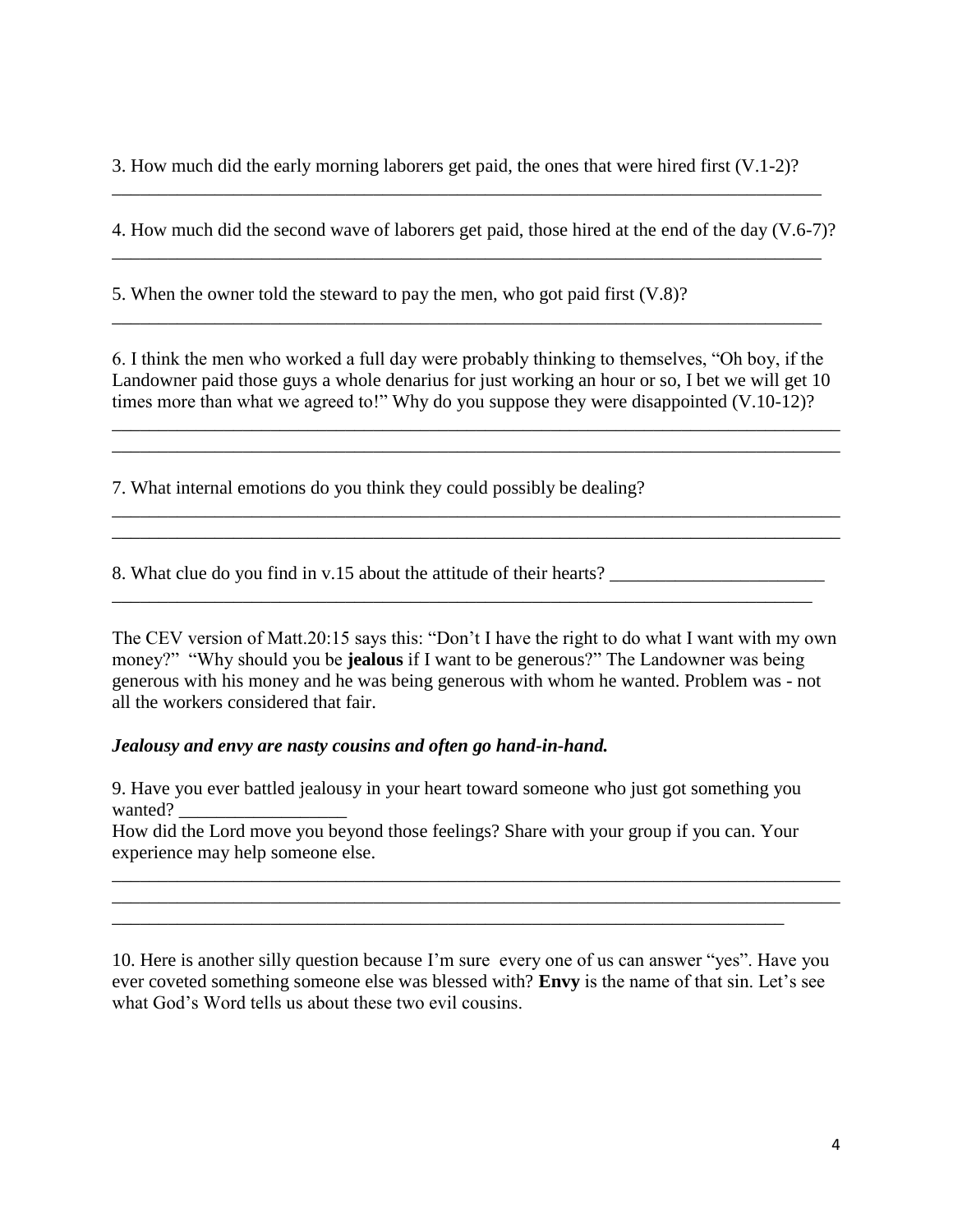a. When you feel the pangs of envy coming on, just know that you are operating in the flesh. Scripture says it's evident when our flesh is out of control when envy consumes us.. What can you point to in Galatians 5:19-21 that describes sin out of control?

\_\_\_\_\_\_\_\_\_\_\_\_\_\_\_\_\_\_\_\_\_\_\_\_\_\_\_\_\_\_\_\_\_\_\_\_\_\_\_\_\_\_\_\_\_\_\_\_\_\_\_\_\_\_\_\_\_\_\_\_\_\_\_\_\_\_\_\_\_\_\_\_\_\_\_\_\_\_ \_\_\_\_\_\_\_\_\_\_\_\_\_\_\_\_\_\_\_\_\_\_\_\_\_\_\_\_\_\_\_\_\_\_\_\_\_\_\_\_\_\_\_\_\_\_\_\_\_\_\_\_\_\_\_\_\_\_\_\_\_\_\_\_\_\_\_\_\_\_\_\_\_\_\_\_\_\_

Circle the words that describe the sins of the flesh you have committed in the recent past.

\_\_\_\_\_\_\_\_\_\_\_\_\_\_\_\_\_\_\_\_\_\_\_\_\_\_\_\_\_\_\_\_\_\_\_\_\_\_\_\_\_\_\_\_\_\_\_\_\_\_\_\_\_\_\_\_\_\_\_\_\_\_\_\_\_\_\_\_\_\_\_\_ \_\_\_\_\_\_\_\_\_\_\_\_\_\_\_\_\_\_\_\_\_\_\_\_\_\_\_\_\_\_\_\_\_\_\_\_\_\_\_\_\_\_\_\_\_\_\_\_\_\_\_\_\_\_\_\_\_\_\_\_\_\_\_\_\_\_\_\_\_\_\_\_\_\_\_\_

If you haven't already, take the time to confess them to Father God.

Now, continue on in reading Galatians 5:22-23.

Pray the Holy Spirit will help you in turning things around and helping you exhibit these new spirit-filled characteristics.

 According to Galatians 5, it's hard to keep envy a secret for long. V.19 states that the works of the flesh are *evident!* They show up in places where you never want them to appear! Envy and jealousy show up in how you treat others. Sometimes we can be standoffish toward someone or just plain rude toward them for no apparent reason. Often times, the root of that is a heart filled with envy. We think we have it under control, but then at the worst moment it raises its ugly head and bursts out in an ugly outburst of critical words we can never take back.

b. Have you ever experienced jealousy or envy to a point that it was affecting your relationships? \_\_\_\_\_\_\_\_\_\_\_\_\_\_\_\_\_\_\_\_\_\_\_\_\_\_\_\_\_\_\_\_\_\_\_\_\_\_\_\_\_\_\_\_\_\_\_\_\_\_\_\_\_\_\_\_\_\_\_\_\_\_\_\_\_\_\_\_\_\_\_\_\_\_\_\_

c. James tells us that these emotions of envy and jealousy are demonic! Yes, *demonic* is the word James uses! Well, you say, that sounds so horrible! I am not insinuating that you yourself are not demonic, but that the devil loves to use envy and jealousy to ruin relationships. He is at the core of the whole issue with jealousy and envy. He just loves to stir up that stuff between people, and in a sense that is a demonic work stirred up by Satan. Write out James 3:14-16

\_\_\_\_\_\_\_\_\_\_\_\_\_\_\_\_\_\_\_\_\_\_\_\_\_\_\_\_\_\_\_\_\_\_\_\_\_\_\_\_\_\_\_\_\_\_\_\_\_\_\_\_\_\_\_\_\_\_\_\_\_\_\_\_\_\_\_\_\_\_\_\_\_\_\_\_\_\_ \_\_\_\_\_\_\_\_\_\_\_\_\_\_\_\_\_\_\_\_\_\_\_\_\_\_\_\_\_\_\_\_\_\_\_\_\_\_\_\_\_\_\_\_\_\_\_\_\_\_\_\_\_\_\_\_\_\_\_\_\_\_\_\_\_\_\_\_\_\_\_\_\_\_\_\_\_\_ \_\_\_\_\_\_\_\_\_\_\_\_\_\_\_\_\_\_\_\_\_\_\_\_\_\_\_\_\_\_\_\_\_\_\_\_\_\_\_\_\_\_\_\_\_\_\_\_\_\_\_\_\_\_\_\_\_\_\_\_\_\_\_\_\_\_\_\_\_\_\_\_\_\_\_\_\_\_

d. Jealousy can ruin relationships if it is allowed to go unchecked. Jealousy was the dark secret in Joseph's brother's lives. They hated their brother and jealousy was the underlying sin in that family. Have you ever been jealous over a sibling? Did one of your parent's show favoritism to a sibling? It's a common struggle in families. What does Solomon tell us out of the Book of Proverbs 27:4 about the power of jealousy?

\_\_\_\_\_\_\_\_\_\_\_\_\_\_\_\_\_\_\_\_\_\_\_\_\_\_\_\_\_\_\_\_\_\_\_\_\_\_\_\_\_\_\_\_\_\_\_\_\_\_\_\_\_\_\_\_\_\_\_\_\_\_\_\_\_\_\_\_\_\_\_\_\_\_\_\_\_\_ \_\_\_\_\_\_\_\_\_\_\_\_\_\_\_\_\_\_\_\_\_\_\_\_\_\_\_\_\_\_\_\_\_\_\_\_\_\_\_\_\_\_\_\_\_\_\_\_\_\_\_\_\_\_\_\_\_\_\_\_\_\_\_\_\_\_\_\_\_\_\_\_\_\_

Solomon describes jealousy as an emotion that is worse than wrath or anger.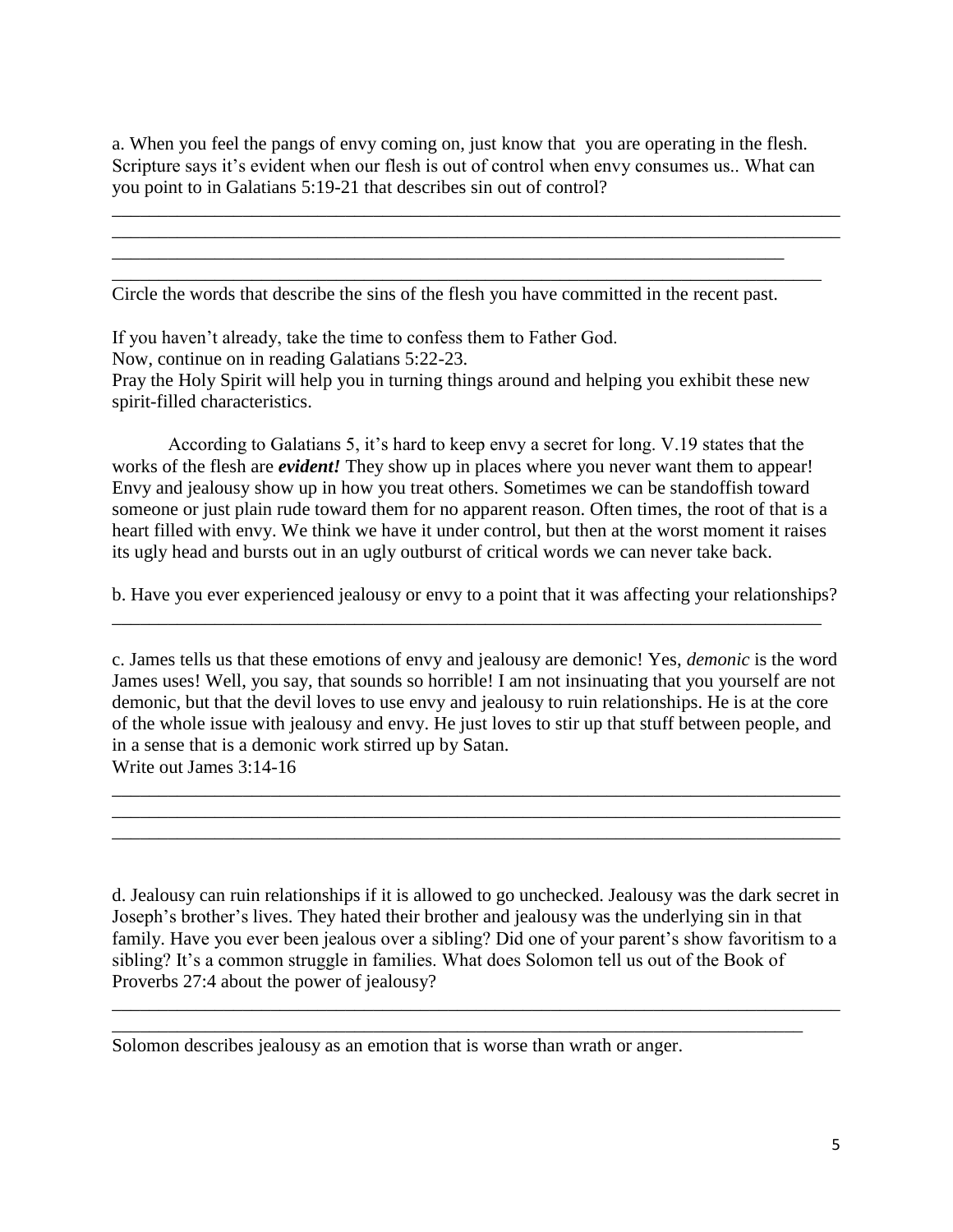I believe that half the battle of getting over jealousy and envy is admitting that you feel those things. The power of those emotions have over your soul seem to diminish as soon as you are completely honest and confess your feelings. Even better: confess it out loud! Watch how that sucks the power out of that detrimental sin over you.

 I remember a time that I had to confess to a dear friend that I was jealous over her and another relationship that she had with another mutual friend of ours. It was so embarrassing to admit out loud, although I knew she knew it deep down already. As Galatians 5:19 says, it truly had become evident by my attitude. Anyway, as soon as I humbled myself to the point of confessing it to her, the power of that thing over my life was broken! I was able to embrace her and her other friendships. In fact, I believe our relationship was strengthened in the end because I knew she still loved me even though I wrestled with such things in my heart. How good is God that He can take evil and turn it to good! Jealousy once threatened to end a great friendship, but God intervened and our friendship has lasted for years and going strong. Thank you, Jesus!

Proverbs  $28:13-$ 

James 5:16 –

## **\*If these issues have been a struggle for you, take a few minutes to share with your group and have then pray over your situation (no need to share names).**

The field laborers here in Matthew Ch.20 were envious of the graciousness of the Landowner to the men who just worked a short time for him. He had been very generous in giving them a full day's wage when they had only worked for about an hour.

 Their human reaction was, well - human. Although the Landowner had done nothing wrong, He had kept their agreement, they thought it was very unfair. In reality, the Landowner can pay whatever he wishes to whomever he wishes. It could be possible that the eleventh hour, laborers were needier. Maybe the reason they weren't picked in the first group of workers was that they weren't the strong ones. Scripture does say that they were there all day in the MarketPlace. They weren't just hanging out. The Market Place is where men would come to find work. A denarius a day was just enough to keep a small family alive in that day. The Landowner may have just been gracious to them out of the kindness of His heart, knowing that if they didn't bring any money home their families would go hungry.

11. The Landowner represents God the Father in this parable, and the act of giving to those who haven't earned it sounds just like something HE would do. Many believers serve Christ out of the desire to serve His people. They aren't looking for pay or for recognition or any great reward for their service. They are the diligent, the hardworking the unknowns. They just want to serve the Lord through serving His people. This is the person Jesus was talking about when He said, "So the last will be first and the first last" (v.16).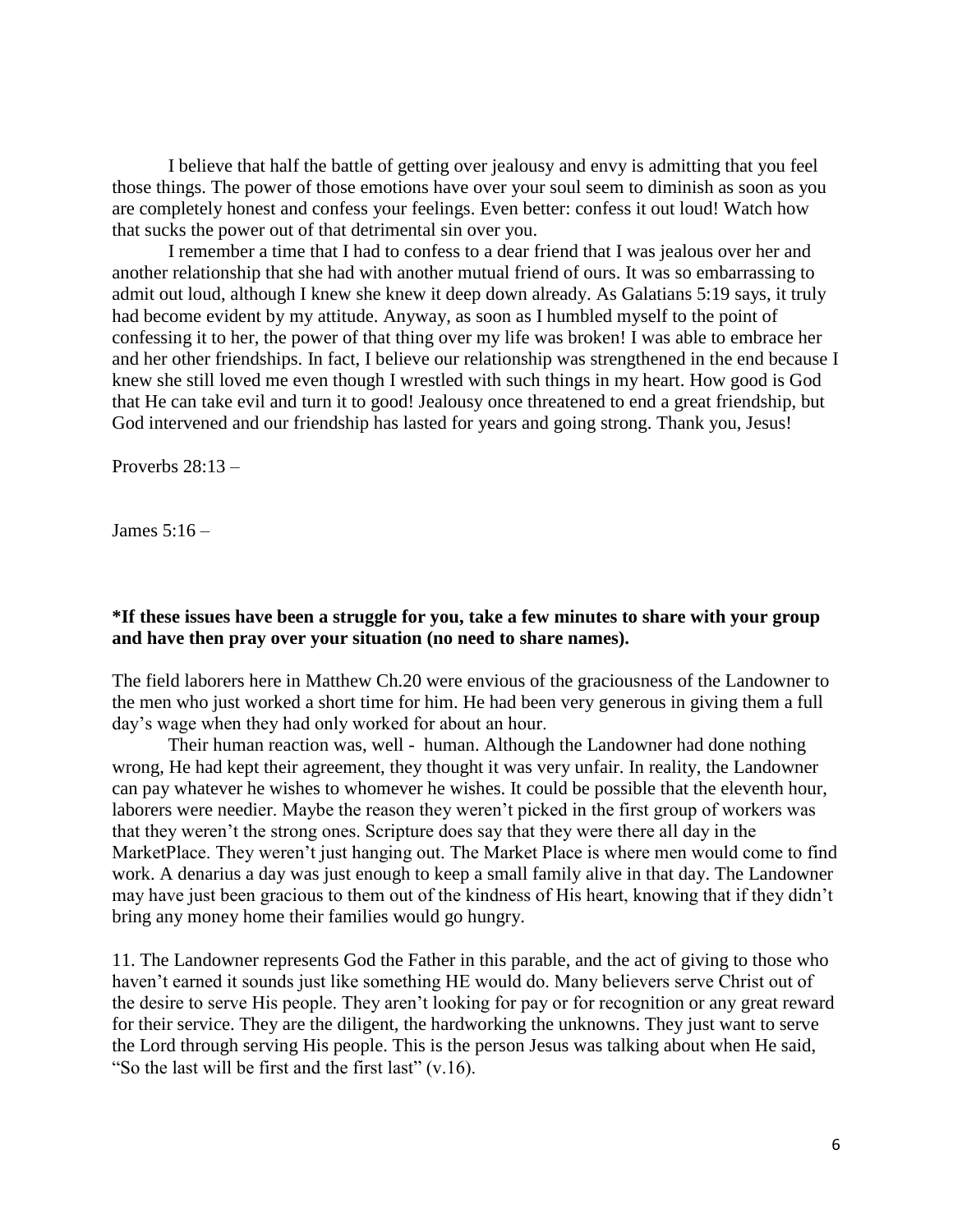Jesus' point was that those who serve Christ out of a pure heart behind the scenes where nobody notices might be the very ones rewarded first in the Kingdom of God, and the famous, popular, up-front Christians who everybody would assume have many rewards might be the last to receive a reward. God will determine the reward system, and who are we to say it is unfair? Fair would be all of us going to everlasting destruction for eternity for our sins, so we need to be very careful about accusing Father God about being unfair.

Job probably suffered more than most men/women ever will. What did our Old Testament friend Job discover about the righteousness of God? Did Job find God to be a just God, even after he suffered great, great loss?

a. Job 37:23-24

b. Job 36:22-23

12. Do you feel like others have taken advantage of you? That's a horrible place to be in. It's so hurtful to feel like others are using you for their end. Take that sorrow to the Lord and don't try to defend yourself. Allow God to be your defender, and He has a way of setting things in order the way they should be.

What justice do these Scriptures promise to those who call out to God for redemption?

a. Psalm 103:6

b. What will the oppressed speak of when they see the hand of God working on their behalf (Psalm 146:5-9)?

\_\_\_\_\_\_\_\_\_\_\_\_\_\_\_\_\_\_\_\_\_\_\_\_\_\_\_\_\_\_\_\_\_\_\_\_\_\_\_\_\_\_\_\_\_\_\_\_\_\_\_\_\_\_\_\_\_\_\_\_\_\_\_\_\_\_\_\_\_\_\_\_\_\_\_\_\_\_ \_\_\_\_\_\_\_\_\_\_\_\_\_\_\_\_\_\_\_\_\_\_\_\_\_\_\_\_\_\_\_\_\_\_\_\_\_\_\_\_\_\_\_\_\_\_\_\_\_\_\_\_\_\_\_\_\_\_\_\_\_\_\_\_\_\_\_\_\_\_\_\_\_\_\_\_\_\_ \_\_\_\_\_\_\_\_\_\_\_\_\_\_\_\_\_\_\_\_\_\_\_\_\_\_\_\_\_\_\_\_\_\_\_\_\_\_\_\_\_\_\_\_\_\_\_\_\_\_\_\_\_\_\_\_\_\_\_\_\_\_\_\_\_\_\_\_\_\_\_\_\_\_\_\_\_\_ \_\_\_\_\_\_\_\_\_\_\_\_\_\_\_\_\_\_\_\_\_\_\_\_\_\_\_\_\_\_\_\_\_\_\_\_\_\_\_\_\_\_\_\_\_\_\_\_\_\_\_\_\_\_\_\_\_\_\_\_\_\_\_\_\_\_\_\_\_\_\_\_\_\_\_\_\_\_

God is a just God and if you have been treated unfairly, *He is perfectly able to restore to you all your losses just as He did for Job*. He will defend those who walk with Him and call Him Lord.

*"The Lord raises those who are bowed down. The Lord loves the righteous." Psalm 146:8*

*John Knox said, "A man with God is always in the majority."*

*LOVE THAT!!!!!!!*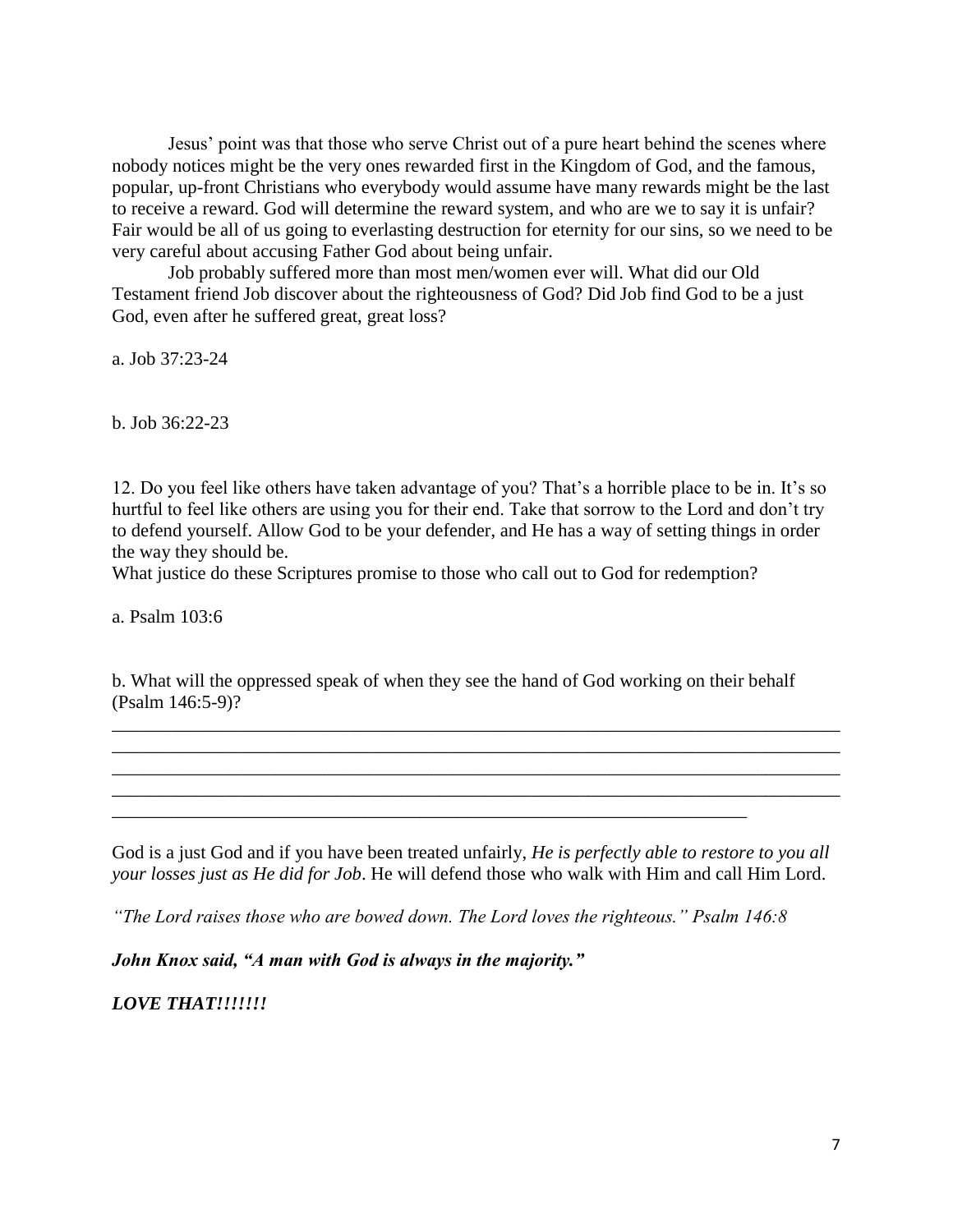Although everyone that claims Christ as their Savior will have a room in the Father's house, and on that level we all receive the same salvation, there is mention in Scripture of rewards that will

come to those who serve Him here on earth. No one comes to Christ with more or less merit, but He will bring rewards for those that serve Him out of a pure heart with unselfish motives.

13. What rewards will we receive for our faithfulness?

a. How will the Lord judge the works of service that we have done here on earth? 1 Corinthians 4:5

He will praise us for our good works!

Can you imagine God the Father giving *you* a standing ovation? Can you imagine God describing with "words of praise" His approval of your earthly service to Him? I think we shall be quite embarrassed because we know the many opportunities for ministry that we had dismissed that were put before us!

b. The greatest reward we will receive is just being able to be with our heavenly Father. See Revelation 22:12.

c. The work we do with pure motives will receive a reward from Father God. In 1 Corinthians 3:13-14, what will test the motive behind the work or service we have done for Jesus? \_\_\_\_\_\_\_\_\_\_\_\_\_\_\_\_\_\_\_\_\_\_\_\_\_\_\_\_\_\_\_\_\_\_\_\_\_\_\_\_\_\_\_\_\_\_\_\_\_\_\_\_\_\_\_\_\_\_\_\_\_\_\_\_\_\_\_\_\_

# *"The nature of God is the same to all men, but the effects are not the same on all men, because they don't put it all to the same uses." Henry Ward*

At the end of this group of verses (Matt. 20:1-16) Jesus repeats a familiar principle: "The last shall be first and the first shall be last."

Let's rejoice that our names are written in the Book of Life and serve God and His sweet people any way we can with a pure heart and leave the reward system up to God. Let's not compare our lives with the lives of others, but keep our eyes on Jesus and what He has set before us to do! This seems to be the simplest way to stay out of trouble and not to be tempted to compare our lives with others.

# **Instruction about Jesus' death – Matthew 20:17-19**

## **Read Matthew 20:17-19**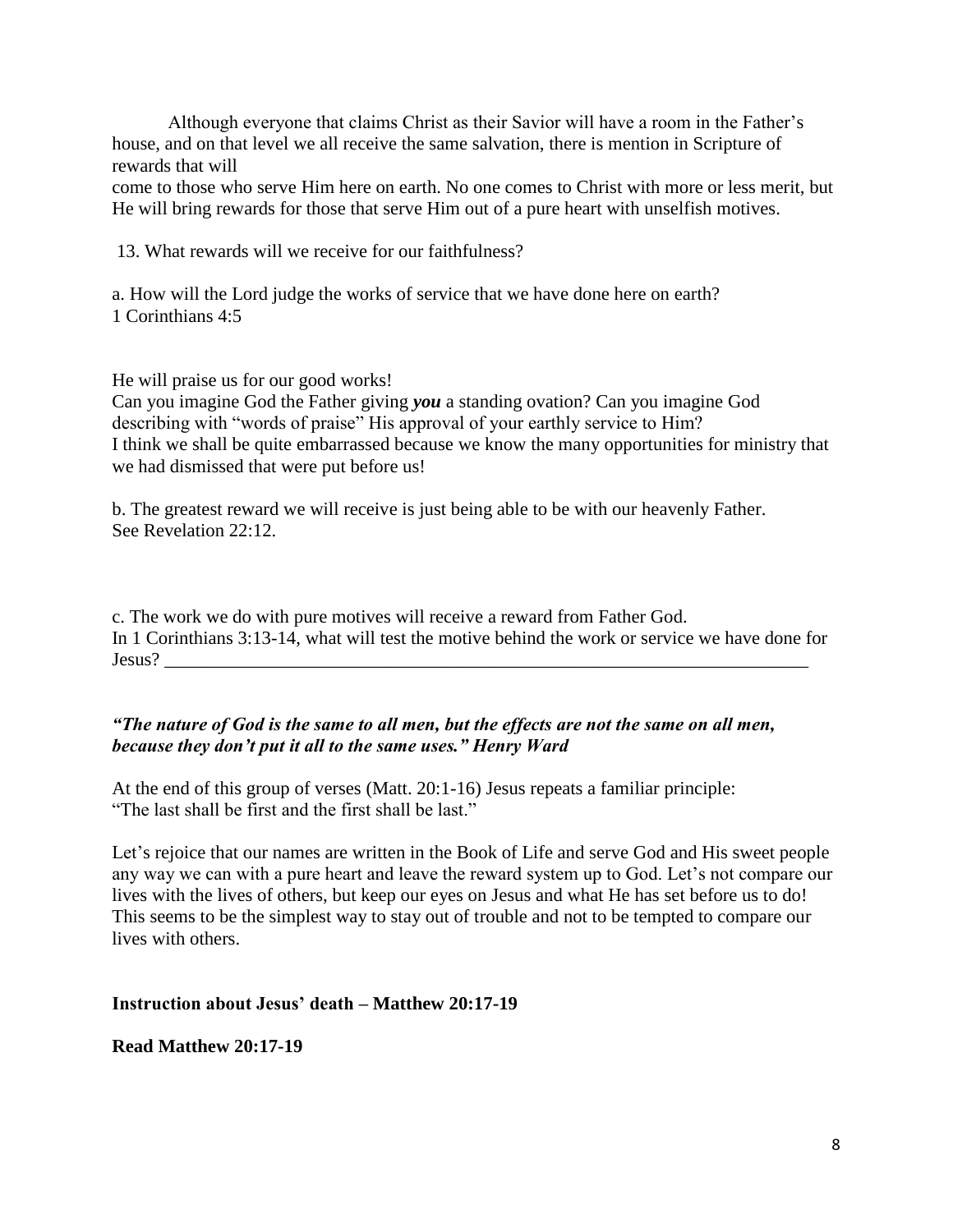Here we have the third warning to the disciples of Jesus' way to the cross.

Jesus knew that beyond the cross was a crown, and that beyond death was life. He had foreknowledge of what He would endure. I wonder if, as a man, He went over and over His crucifixion in His mind. Did He envision the scourging, the pain, and the ridicule? It's not as if He didn't know what it was like to feel the physical pain of an injury; He understood the horrific pain that was coming. He took them aside on the road to Jerusalem and began to describe to them His future death on a cross. He shared with them exactly who would betray Him. Then He described the resurrection. They were quite perplexed.

14. Who would be the ones to betray Christ (Matthew 20:18)?

Isn't it ironic that the tax collectors didn't betray Him or the Mary Magdalenes? It was the *religious leaders of the church* that put Christ to death!

\_\_\_\_\_\_\_\_\_\_\_\_\_\_\_\_\_\_\_\_\_\_\_\_\_\_\_\_\_\_\_\_\_\_\_\_\_\_\_\_\_\_\_\_\_\_\_\_\_\_\_\_\_\_\_\_\_\_\_\_\_\_\_\_\_\_\_\_\_\_\_\_\_\_\_

Jesus mentioned a resurrection after three days. Do you think they would understand what it meant for a man to raise from the dead? Do you recall a time in Scripture when some of them might have seen this happen to a man before?

\_\_\_\_\_\_\_\_\_\_\_\_\_\_\_\_\_\_\_\_\_\_\_\_\_\_\_\_\_\_\_\_\_\_\_\_\_\_\_\_\_\_\_\_\_\_\_\_\_\_\_\_\_\_\_\_\_\_\_\_\_\_\_\_\_\_\_\_\_\_\_\_\_\_\_\_

Jesus always tried to lead His followers into trust and belief by giving them living examples of spiritual truths. Most of what He did while here on earth pointed to the power of the cross and the resurrection. The problem was that the Jews were looking for a lion, not a lamb. Many of the Jews missed it, just as many of the Jews have today. They are still looking forward to the arrival of their Messiah. He has already defeated the devil and is waiting for them to embrace Him as the Son of God. Pray for the eyes of Jews to be open to the gospel everywhere in our world!

In [Jewish eschatology,](https://en.wikipedia.org/wiki/Jewish_eschatology) the Messiah is a future Jewish [king](https://en.wikipedia.org/wiki/Monarch) from the [Davidic line](https://en.wikipedia.org/wiki/Davidic_line) who is expected to be anointed with [holy anointing oil](https://en.wikipedia.org/wiki/Holy_anointing_oil) and rule the Jewish people during the [Messianic](https://en.wikipedia.org/wiki/Messianic_Age)  [Age](https://en.wikipedia.org/wiki/Messianic_Age) and [World to come.](https://en.wikipedia.org/wiki/World_to_come)

Why don't Jews today see Jesus as their Messiah?

JESUS DID NOT FULFILL THE MESSIANIC PROPHECIES

What is the Messiah supposed to accomplish? The Bible says that he will:

A. Build the Third Temple [\(Ezekiel 37:26-28\)](https://biblia.com/bible/nasb95/Ezek%2037.26-28).

B. Gather all Jews back to the Land of Israel [\(Isaiah 43:5-6\)](https://biblia.com/bible/nasb95/Isa%2043.5-6).

C. Usher in an era of world peace and end all hatred, oppression, suffering and disease. As it says: "Nation shall not lift up sword against nation, neither shall man learn war anymore" [\(Isaiah](https://biblia.com/bible/nasb95/Isa%202.4)  [2:4\)](https://biblia.com/bible/nasb95/Isa%202.4).

D. Spread universal knowledge of the God of Israel, which will unite humanity as one. As it says: "God will be King over all the world — on that day, God will be One and His Name will be One" [\(Zechariah 14:9\)](https://biblia.com/bible/nasb95/Zech%2014.9).

The historical fact is that Jesus fulfilled none of these messianic prophecies.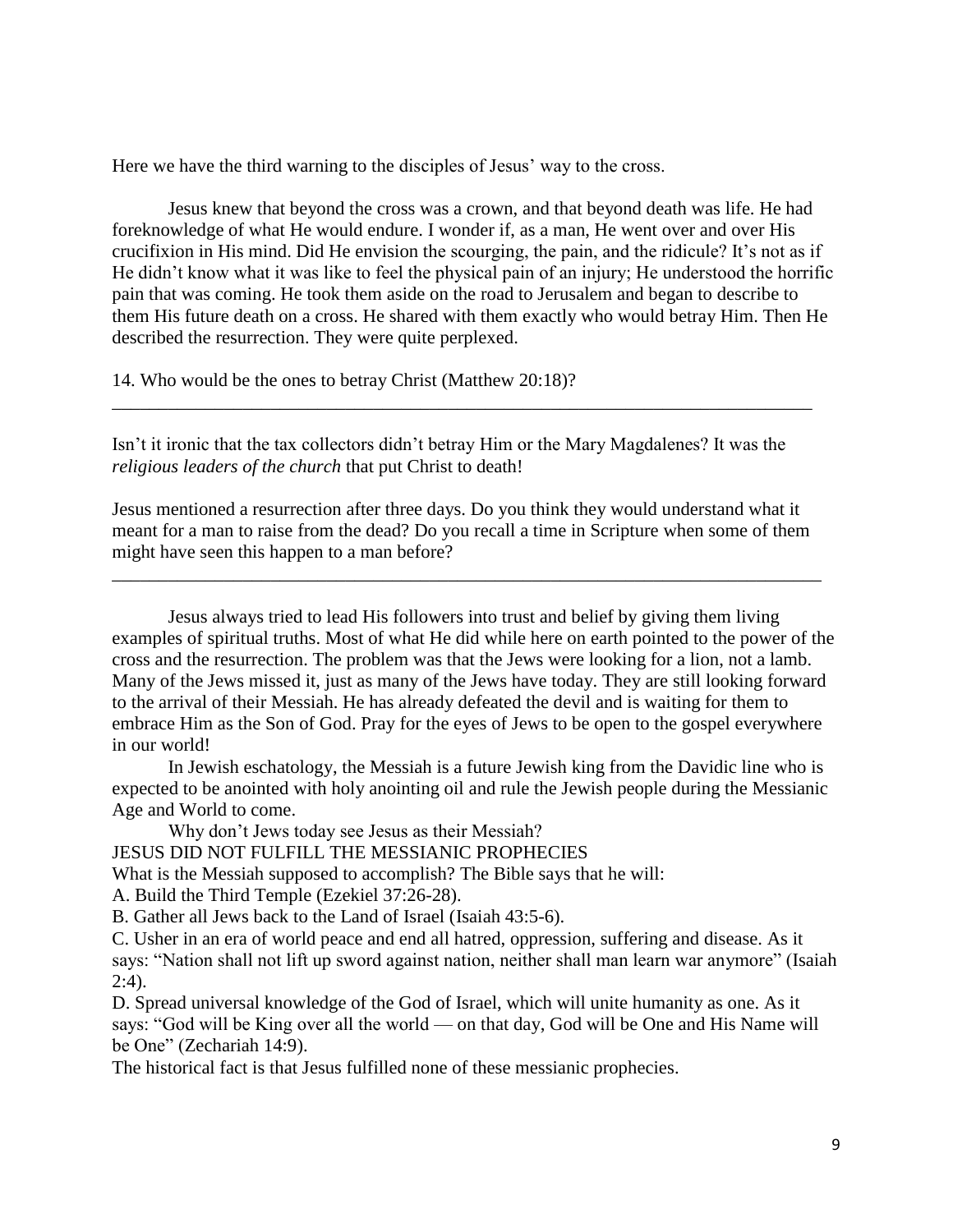Christians counter that Jesus will fulfill these in the Second Coming, but Jewish sources show that the Messiah will fulfill the prophecies outright, and no concept of a second coming exists. That is the hurdle: Jesus will fulfill all they are looking for at His second coming with the Saints, but Jews are looking for an earthly King that will deliver these promises here on earth today.

## **Instruction about ambition – Matthew 20:20-28**

## **Read Matthew 20:20-28**

The mother of Zebedee's sons was Jesus' aunt, Mary's sister. The Sons of Zebedee were James and John. Read the first part of the dialog between Jesus and these men in Mark 10:35-37.

15. The two disciples had been with Jesus for three years learning His ways. Three times in that time period King Jesus told them of His forthcoming death. After all this time with the Lord, what do they ask of the Messiah?

\_\_\_\_\_\_\_\_\_\_\_\_\_\_\_\_\_\_\_\_\_\_\_\_\_\_\_\_\_\_\_\_\_\_\_\_\_\_\_\_\_\_\_\_\_\_\_\_\_\_\_\_\_\_\_\_\_\_\_\_\_\_\_\_\_\_\_\_\_\_\_\_\_\_\_\_\_\_ \_\_\_\_\_\_\_\_\_\_\_\_\_\_\_\_\_\_\_\_\_\_\_\_\_\_\_\_\_\_\_\_\_\_\_\_\_\_\_\_\_\_\_\_\_\_\_\_\_\_\_\_\_\_\_\_\_\_\_\_\_\_\_\_\_\_\_\_\_\_\_\_\_\_

\_\_\_\_\_\_\_\_\_\_\_\_\_\_\_\_\_\_\_\_\_\_\_\_\_\_\_\_\_\_\_\_\_\_\_\_\_\_\_\_\_\_\_\_\_\_\_\_\_\_\_\_\_\_\_\_\_\_\_\_\_\_\_\_\_\_\_\_\_\_\_\_\_\_\_\_\_\_ \_\_\_\_\_\_\_\_\_\_\_\_\_\_\_\_\_\_\_\_\_\_\_\_\_\_\_\_\_\_\_\_\_\_\_\_\_\_\_\_\_\_\_\_\_\_\_\_\_\_\_\_\_\_\_\_\_\_\_\_\_\_\_\_\_\_\_\_\_\_\_\_\_\_

16. What was Jesus response to their selfish question (V.38)?

17. What do you think He was referring to?

They believed they could endure all that Jesus could.

18. What would at least one of these disciples endure in the future that Christ Himself would (Acts 12:1-2)?

\_\_\_\_\_\_\_\_\_\_\_\_\_\_\_\_\_\_\_\_\_\_\_\_\_\_\_\_\_\_\_\_\_\_\_\_\_\_\_\_\_\_\_\_\_\_\_\_\_\_\_\_\_\_\_\_\_\_\_\_\_\_\_\_\_\_\_\_\_\_\_\_\_\_\_\_

James' brother, John, escaped and lived on until nearly the close of the century when he would write the Book of Revelation from the Island of Patmos from where he was exiled.

\_\_\_\_\_\_\_\_\_\_\_\_\_\_\_\_\_\_\_\_\_\_\_\_\_\_\_\_\_\_\_\_\_\_\_\_\_\_\_\_\_\_\_\_\_\_\_\_\_\_\_\_\_\_\_\_\_\_\_\_\_\_\_\_\_\_\_\_\_\_\_\_\_\_\_\_

19. When the other 10 disciples heard about James and John's mother's request of Jesus, what was their reaction (Matthew 20:24)?

\_\_\_\_\_\_\_\_\_\_\_\_\_\_\_\_\_\_\_\_\_\_\_\_\_\_\_\_\_\_\_\_\_\_\_\_\_\_\_\_\_\_\_\_\_\_\_\_\_\_\_\_\_\_\_\_\_\_\_\_\_\_\_\_\_\_\_\_\_\_\_\_\_\_\_\_

\_\_\_\_\_\_\_\_\_\_\_\_\_\_\_\_\_\_\_\_\_\_\_\_\_\_\_\_\_\_\_\_\_\_\_\_\_\_\_\_\_\_\_\_\_\_\_\_\_\_\_\_\_\_\_\_\_\_\_\_\_\_\_\_\_\_\_\_\_\_\_\_\_\_\_\_\_\_ \_\_\_\_\_\_\_\_\_\_\_\_\_\_\_\_\_\_\_\_\_\_\_\_\_\_\_\_\_\_\_\_\_\_\_\_\_\_\_\_\_\_\_\_\_\_\_\_\_\_\_\_\_\_\_\_\_\_\_\_\_\_\_\_\_\_\_\_\_\_\_\_\_\_\_\_\_\_

Jesus settles this argument and dissension in a very calming manner.

20. Write out Matthew 20:26-28.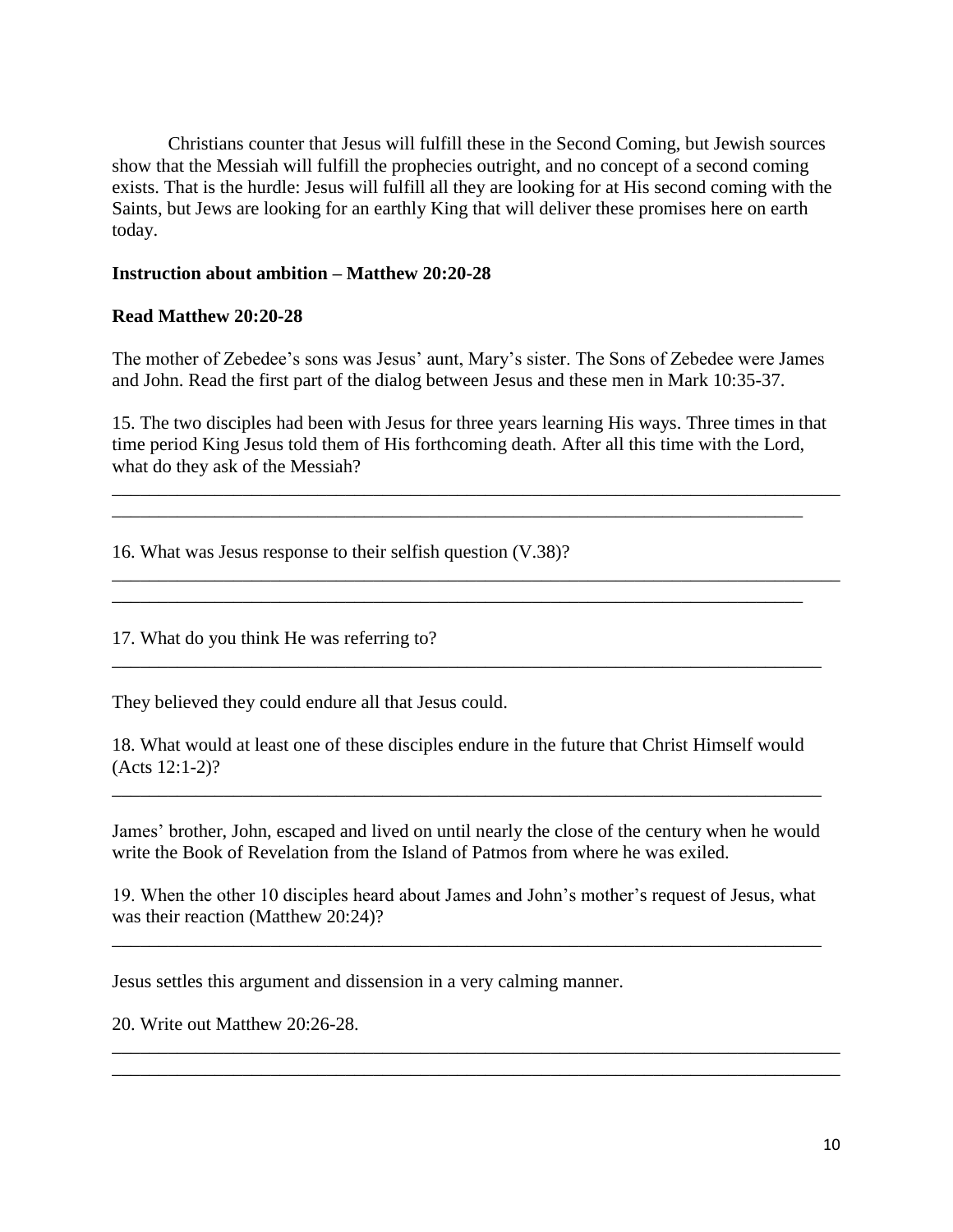Jesus was the perfect example of this principle in Scripture. He came to serve and not be served. He was about to die on a cross for some of those who didn't even know His name. More significant than that, He was about to be crucified on a cross and bear horrible pain for those who scoffed Him and who did not believe He was anything important in particular until after He was resurrected.

\_\_\_\_\_\_\_\_\_\_\_\_\_\_\_\_\_\_\_\_\_\_\_\_\_\_\_\_\_\_\_\_\_\_\_\_\_\_\_\_\_\_\_\_\_\_\_\_\_\_\_\_\_\_\_\_\_\_\_\_\_\_\_\_\_\_\_\_\_\_\_\_\_\_\_\_\_\_ \_\_\_\_\_\_\_\_\_\_\_\_\_\_\_\_\_\_\_\_\_\_\_\_\_\_\_\_\_\_\_\_\_\_\_\_\_\_\_\_\_\_\_\_\_\_\_\_\_\_\_\_\_\_\_\_\_\_\_\_\_\_\_\_\_\_\_\_\_\_\_\_\_\_\_\_\_\_

The most powerful tool of teaching is that of example, and that is just what Jesus was. He gave it all – His very life – so that we could live eternally forever with Him. The King that came in the form of a servant!

21. If you could list someone in your life that you would consider "one of the greatest servants of all", who would that be? (Besides Christ)

**Why don't you let them know that you see this Christ like quality in their life? It's not often that true servant's recognize the weight of their contributions. If they are unknown servants, they most likely receive little applause.**

\_\_\_\_\_\_\_\_\_\_\_\_\_\_\_\_\_\_\_\_\_\_\_\_\_\_\_\_\_\_\_\_\_\_\_\_\_\_\_\_\_\_\_\_\_\_\_\_\_\_\_\_\_\_\_\_\_\_\_\_\_\_\_\_\_\_\_\_\_\_\_\_\_\_\_\_

22. Jesus said later on in Matthew that, "He who is the greatest among you shall be your servant" (Matt.23:11-12).

Humility seems to go with servanthood.

23. How would you describe someone with a humble heart?

Share – what character trait of a humble servant would you like God to work in you at this season of your life?

\_\_\_\_\_\_\_\_\_\_\_\_\_\_\_\_\_\_\_\_\_\_\_\_\_\_\_\_\_\_\_\_\_\_\_\_\_\_\_\_\_\_\_\_\_\_\_\_\_\_\_\_\_\_\_\_\_\_\_\_\_\_\_\_\_\_\_\_\_\_\_\_\_\_\_

\_\_\_\_\_\_\_\_\_\_\_\_\_\_\_\_\_\_\_\_\_\_\_\_\_\_\_\_\_\_\_\_\_\_\_\_\_\_\_\_\_\_\_\_\_\_\_\_\_\_\_\_\_\_\_\_\_\_\_\_\_\_\_\_\_\_\_\_\_\_\_\_\_\_\_

Who exemplifies "humility" to you?

Shout out a quick "thank you Lord" for this living example in your life!

#### **The blind men recognize the King – Matthew 20:29-34**

#### **Read Matthew 20:29-34**

Jesus was leaving Jericho on His way to Jerusalem. He was just about 15 miles away when He heard a cry that stopped Him in His tracks.

Blind Bartimaeus was crying out for mercy from his seat on the side of the road. Passover was approaching and the roads were jammed with people making their way to the Holy City. Alongside the road were beggars, salesmen, etc. and a great multitude followed Jesus into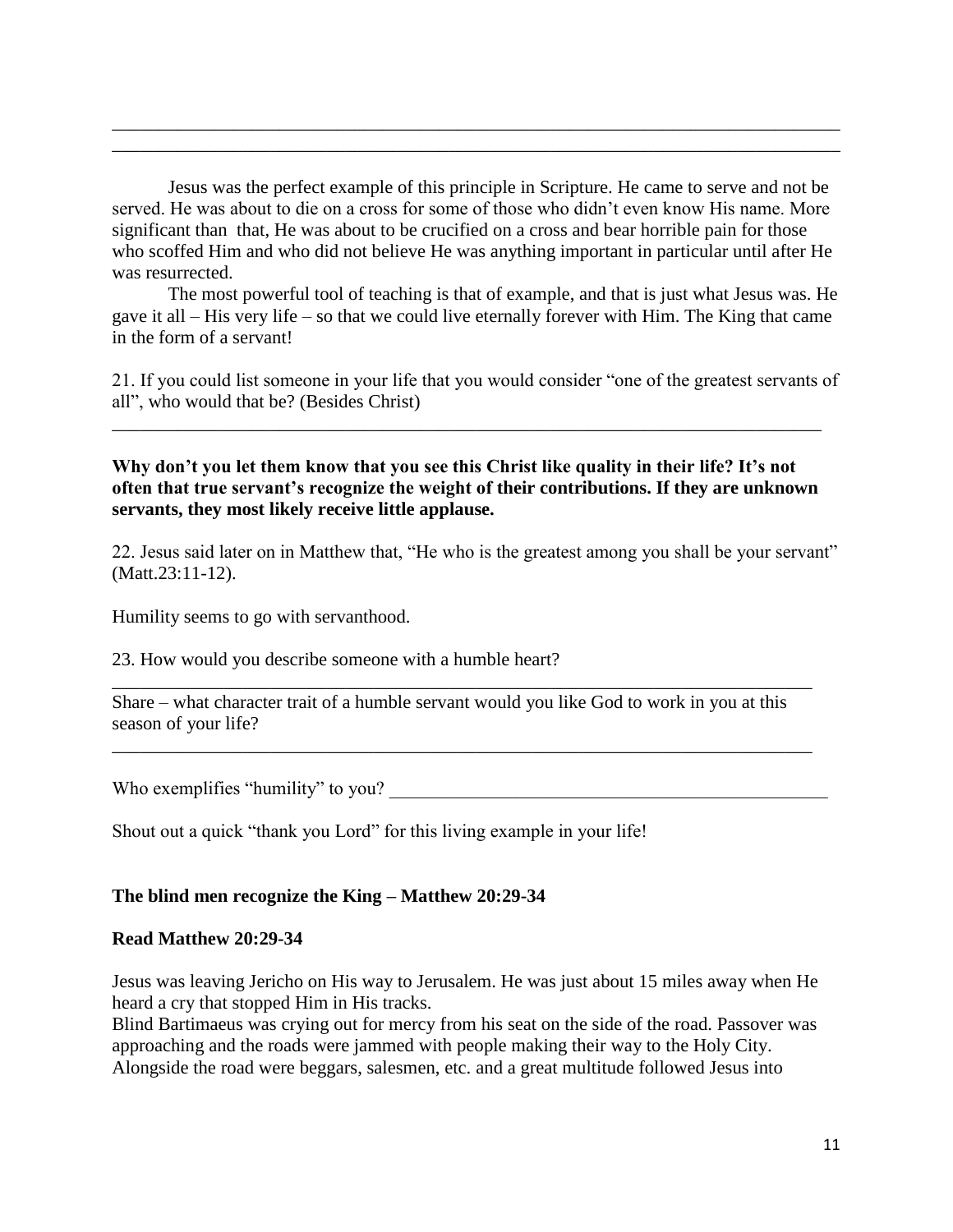Jerusalem. The multitude didn't want to be bothered by this insignificant man, but Jesus loved Bartimaeus. In reality, Bartimaeus was a treasure to Christ.

24. What specifically did Bartimaeus call Jesus (V.30)?

This was the first time ever that Jesus had been called this. It was sort of a pronouncement as Jesus comes into the city of Jerusalem. The King was being announced by a blind beggar although many didn't catch on to the significance of this unique moment.

\_\_\_\_\_\_\_\_\_\_\_\_\_\_\_\_\_\_\_\_\_\_\_\_\_\_\_\_\_\_\_\_\_\_\_\_\_\_\_\_\_\_\_\_\_\_\_\_\_\_\_\_\_\_\_\_\_\_\_\_\_\_\_\_\_\_\_\_\_\_\_\_\_\_\_

Jesus asked blind Bartimaeus the same question that He asked James and John. What was it (Matt. 20:32)?

\_\_\_\_\_\_\_\_\_\_\_\_\_\_\_\_\_\_\_\_\_\_\_\_\_\_\_\_\_\_\_\_\_\_\_\_\_\_\_\_\_\_\_\_\_\_\_\_\_\_\_\_\_\_\_\_\_\_\_\_\_\_\_\_\_\_\_\_\_\_\_\_

The difference between Bartimaeus' answer and the disciples request is the difference between faith and ambition. *Faith asks for needs; ambition begs for wants.* Blind Bartimaeus needed sight, but James and John wanted a place of honor in the coming Kingdom of God.

25. Immediately Bartimaeus receives his sight! A beggar becomes a disciple! Isn't that wonderful? Here is one more to follow the Savior. Now, Bartimaeus was just as much a disciple of Christ as the other twelve! God's mercy is so great that the beggar and the King share the same divine grace, the same quantity of value and significance. Jesus' original twelve and this new disciple were all on the same level of importance and potential in God's Kingdom.

\_\_\_\_\_\_\_\_\_\_\_\_\_\_\_\_\_\_\_\_\_\_\_\_\_\_\_\_\_\_\_\_\_\_\_\_\_\_\_\_\_\_\_\_\_\_\_\_\_\_\_\_\_\_\_\_\_\_\_\_\_\_\_\_\_\_\_\_\_\_\_\_\_\_\_\_\_\_

\_\_\_\_\_\_\_\_\_\_\_\_\_\_\_\_\_\_\_\_\_\_\_\_\_\_\_\_\_\_\_\_\_\_\_\_\_\_\_\_\_\_\_\_\_\_\_\_\_\_\_\_\_\_\_\_\_\_\_\_\_\_\_\_\_\_\_\_\_\_\_\_\_\_\_\_\_\_

What new thought is your "take away" from this lesson on sacrificial service?

Any new thoughts on the destruction jealousy and envy can cause?

## *Wrapping it up and making it personal*

 *John McArthur said, "Just as sin is the great equalizer that causes every man to 'fall short of the glory of God' (Rom.3:23). God's grace is the great equalizer that removes sin and makes every believer acceptable to Him in Christ."*

 Some people forget that we have all missed the mark. They act as if because they have been a believer for a long time, served in the church since they were kids, and are known members among their church brethren, that they somehow have seniority.

 They would never say that out loud, but they say it with their demeanor. The other disciples got irritated with James and John when they were bartering for positions with Jesus, but a few weeks later they were all doing the same thing (Luke 22:24). And they questioned Christ about the coming Kingdom, probably concerned with what their positions would be in that Kingdom (Acts 1:6).

 May we never get to the place that we believe there is a hierarchy in Christ's mind with His Saints. He has already stated His system of evaluation: the first shall be last and the last shall